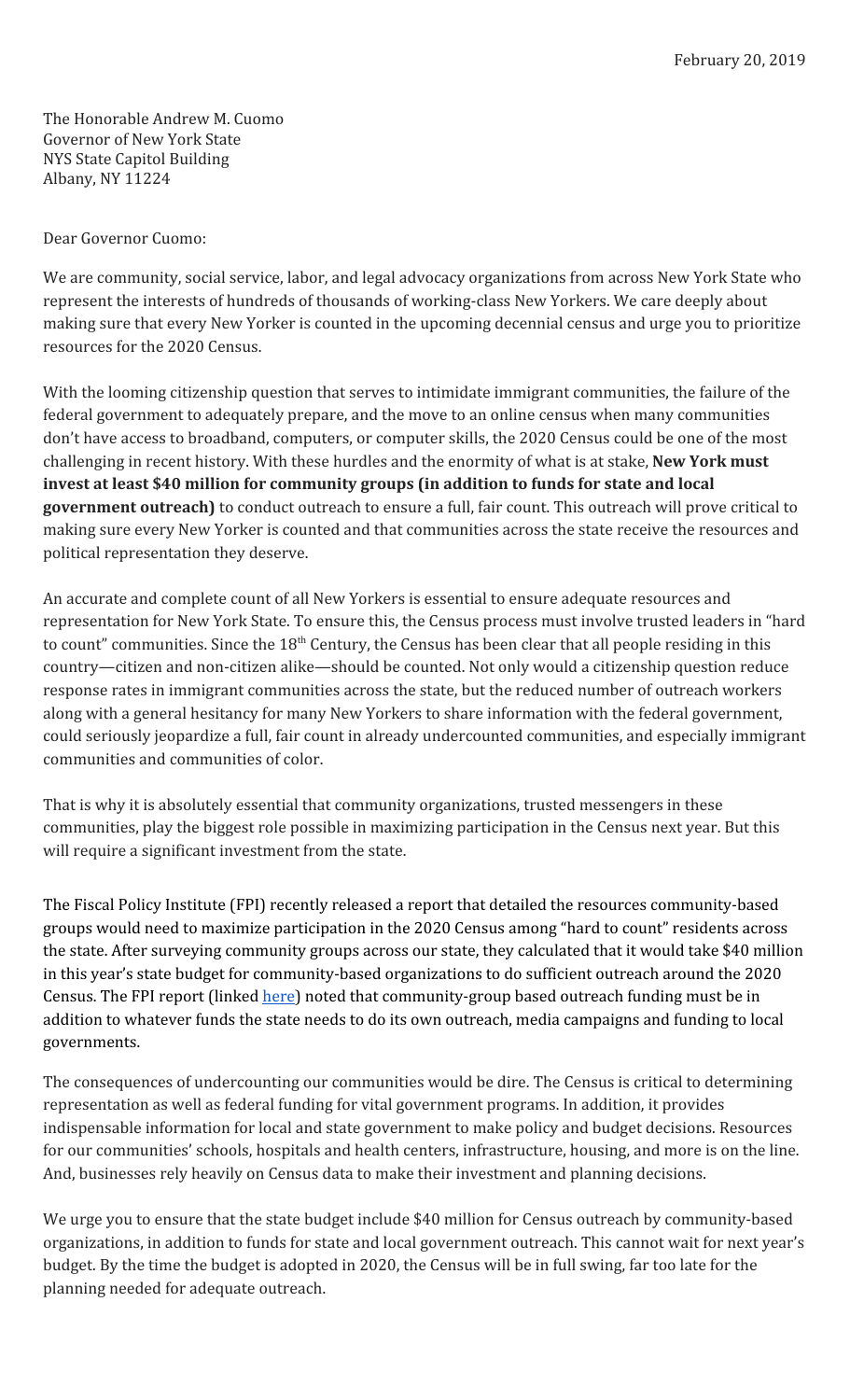If you would like to discuss these concerns further, or have any questions about them, please contact: Daniel Altschuler at daniel.altschuler@maketheroadny.org or Melody Lopez at melody@nycet.org.

## Signed,

## 32BJ SEIU

ACTS (Alliance of Communities Transforming Syracuse)

- Alliance for Quality Education
- American Pakistani Public Affairs Committee
- Asian Americans for Equality (AAFE)
- Bend the Arc Jewish Action
- BILT (Buffalo Immigrant Leadership Team)
- Capitol District Latinos
- Center for Popular Democracy
- Choice for All
- Citizen Action of New York
- Common Cause New York
- Communications Workers of America -- District One
- Community Voices Heard
- The Cultural Center
- Desis Rising Up and Moving
- Dutchess County Progressive Action Alliance
- Empire State Indivisible
- Environmental Advocates of New York
- Faith in New York
- Federation of Protestant Welfare Agencies (FPWA)
- Habitat for Humanity of Greater Newburgh
- Haitian Americans United for Progress
- Hand in Hand: The Domestic Employers Network
- Hispanic Federation
- Immigrant Defense Project
- Indivisible Nation BK
- Jacob A. Riis Neighborhood Settlement
- Kathryn O. Greenberg Immigration Justice Clinic, Cardozo School of Law
- Let's Visit Lee Zeldin
- Long Island Progressive Coalition
- Make the Road New York
- Muslims for Progress
- National Association of Latino Elected and Appointed Officials (NALEO) Education Fund
- National Institute for Reproductive Health